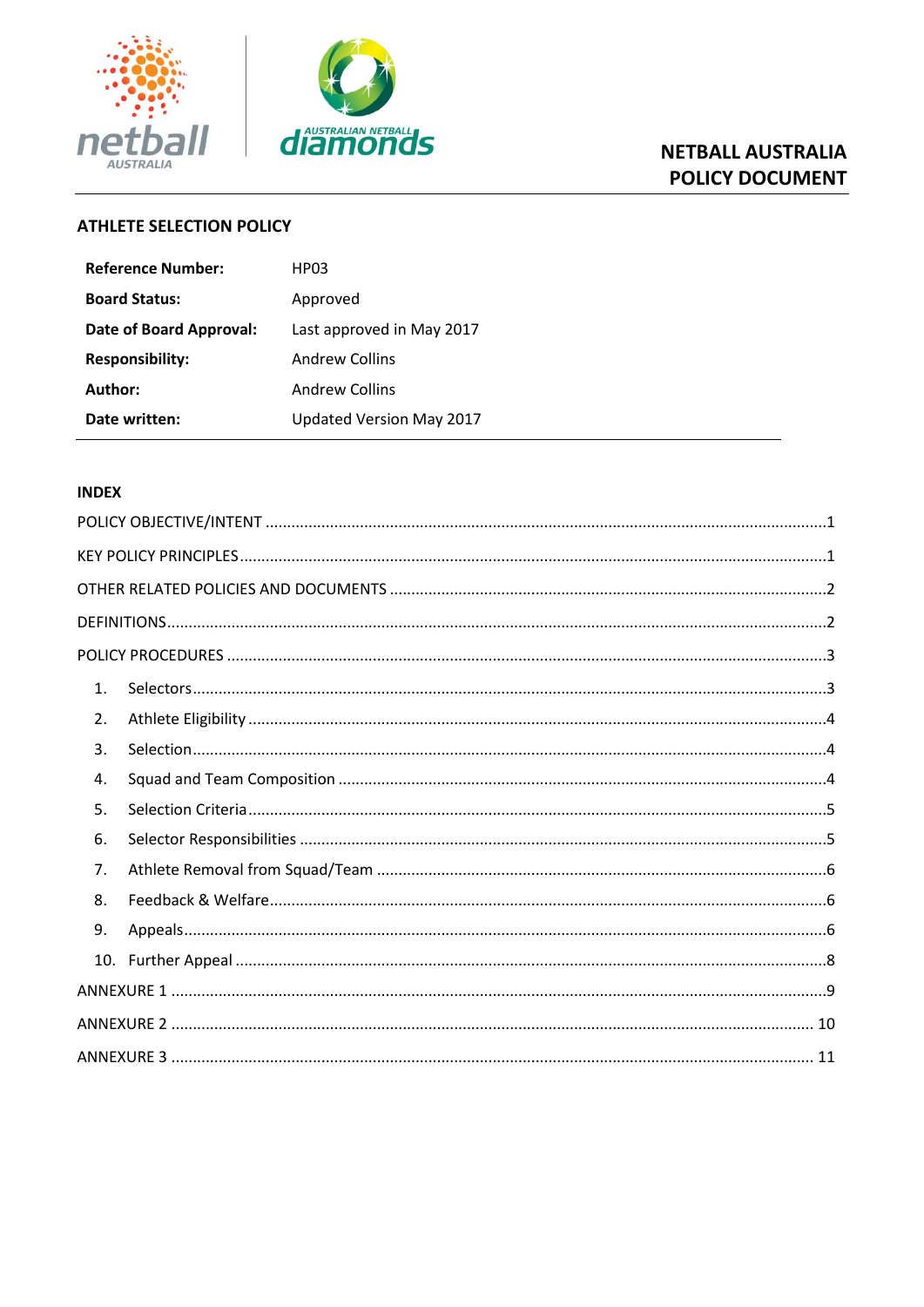

## <span id="page-1-0"></span>**POLICY OBJECTIVE/INTENT**

Netball Australia (Netball Australia Limited) selects and manages national squads and teams to represent Australia in international netball matches and INF sanctioned events, including but not limited to World Netball Championships, Commonwealth Games, World Netball Series and World Youth Netball Championships. The national program comprises of:

- Australian Netball Diamonds and Squad
- Australian Fast5 Team
- Australian 21/Under Team and Squad
- Netball Centre of Excellence (including 19/U squad, 17/U squad, Talls squad and other programs or squads as determined by Netball Australia)

The National Program objectives are to select national squads and teams as determined by NA in preparation for competition in line with the High Performance Pathway and provide the best opportunity for national team success in international competition.

## <span id="page-1-1"></span>**KEY POLICY PRINCIPLES**

- A. Eligibility
	- A.1. Athletes are qualified to compete for Australia in the World Netball Championships where they comply with the rules and regulations of the International Netball Federation (INF).
	- A.2. Athletes are qualified to compete for Australia in the Commonwealth Games where they hold Australian citizenship and comply with the rules of the INF, the Commonwealth Games Federation and the Australian Commonwealth Games Association.
	- A.3. Athletes are qualified to be selected for national squads and compete for Australia in test matches where they are eligible to participate in either the next Commonwealth Games or World Netball Championships for Australia.
- B. Terms and Conditions
	- B.1. Athletes agree to terms and conditions of the playing contract and or event participation agreements with Netball Australia
	- B.2. Where an athlete does not wish to stand for National Selection they must complete Annexure 3 in accordance with the Policy.
- C. Selection
	- C.1. Selection is based on integrity, objectivity and discretion of the selection panel.
- D. Athlete Wellbeing
	- D.1. All squad members not selected in a team to be provided with feedback and have access to confidential counselling services co-ordinated by the Netball Australia Wellbeing Consultant.
- E. This Policy remains in force unless otherwise determined by the Netball Australia Board of Directors.
- F. Any change to this Policy shall be notified to relevant persons in accordance with the provisions of the Constitution and By Laws.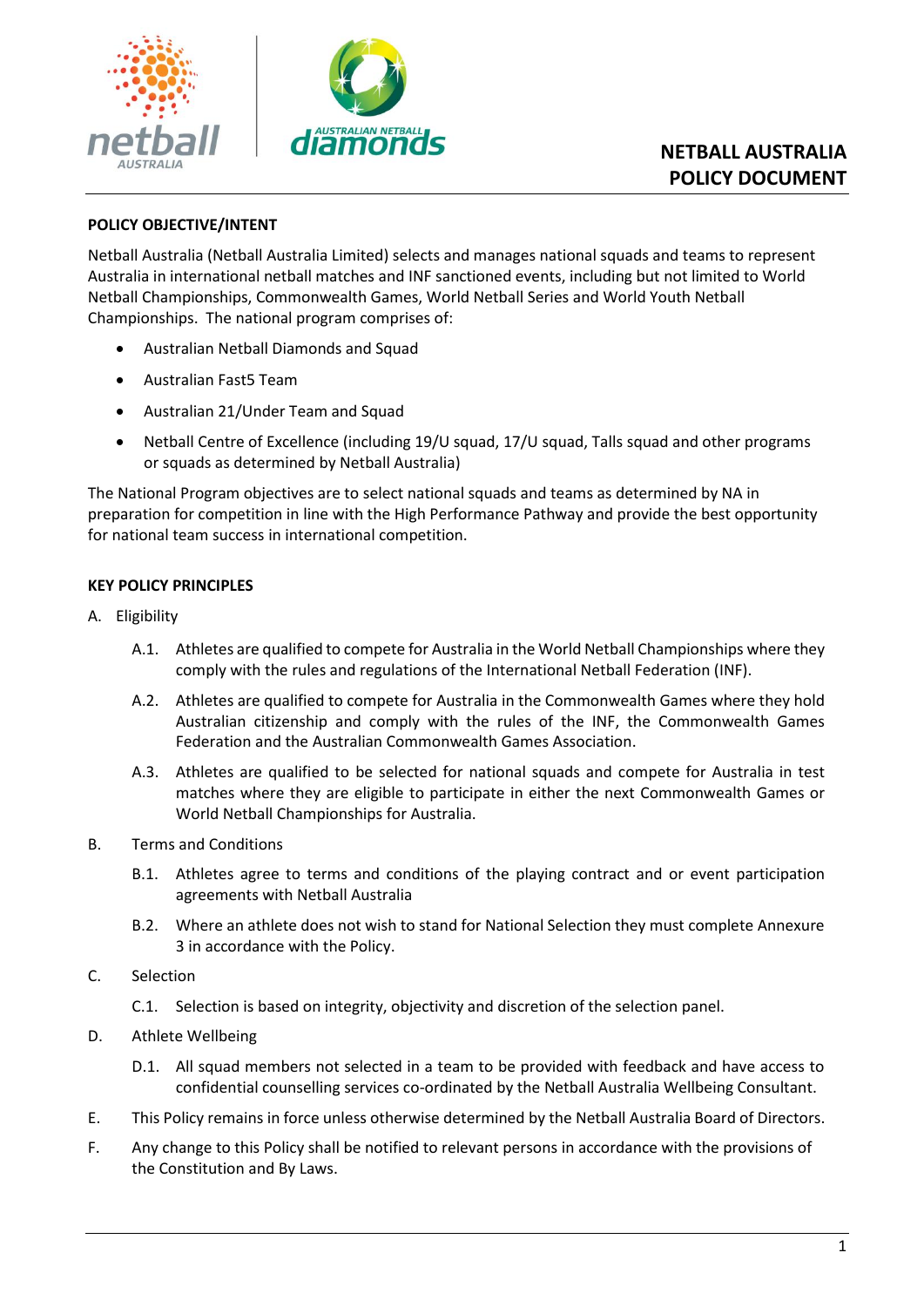## <span id="page-2-0"></span>**OTHER RELATED POLICIES AND DOCUMENTS**

- Netball Australia Constitution
- ANPA Collective Bargain Agreement
- National Selector Position Description
- National Underage Selector Position Description
- International Netball Federation Limited Regulations
- Commonwealth Games Federation Constitution
- Australian Commonwealth Games Association Constitution and By Laws
- <span id="page-2-1"></span>All relevant and related documentation including policies and agreements

#### **DEFINITIONS**

*"Aggrieved athlete"* athlete whom brings a grievance to Netball Australia in relation to team or squad selection.

*"Australian Commonwealth Games Association" (ACGA)* means the national controlling body in Australia responsible for Australian Commonwealth Games Teams, programs and operations.

*"Australian Netball League" (ANL)* Australian domestic competition. If the competition ceases to exist or its name is changed in anyway and for any reason, any subsequent or successor competition substantially similar to the Australian Netball League netball competition that is conducted by NA.

*"Conflict of interest"* is a conflict between personal and professional interests. This includes but is not limited to the following interests; family member, close personal relationship, current coach.

*"International Test matches"* Test matches played between the Australian Netball Diamonds, Australian 21/Under Netball Team and other nations within Australia or overseas.

*"International Netball Federation" (INF)* is the international federation recognised by the International Olympic Committee or the General Assembly of International Sports Federations as the entity responsible for governing Netball internationally.

*"National Netball Championships"*, 19/Under and 17/Under age based national competition between states. If the competition ceases to exist or its name is changed in anyway and for any reason, any subsequent or successor competition substantially similar to the National Netball Championship that is conducted by NA.

**"Suncorp Super Netball**" the highest level domestic competition conducted by Netball Australia featuring eight (8) Australian teams. If the competition changes its name or ceases to exist and subsequent or similar competition substantially similar to the Suncorp Super Netball that is conducted by Netball Australia.

*"National Selector"* is selector of the Diamonds and Fast 5 national squad and/or team.

*"Netball Australia" (NA)* means the national entity which is a member of and is recognised by INF as the entity governing Netball in Australia.

*Netball Centre of Excellence (NCoE)* means the Netball Australia high performance program targeted at future national team athletes.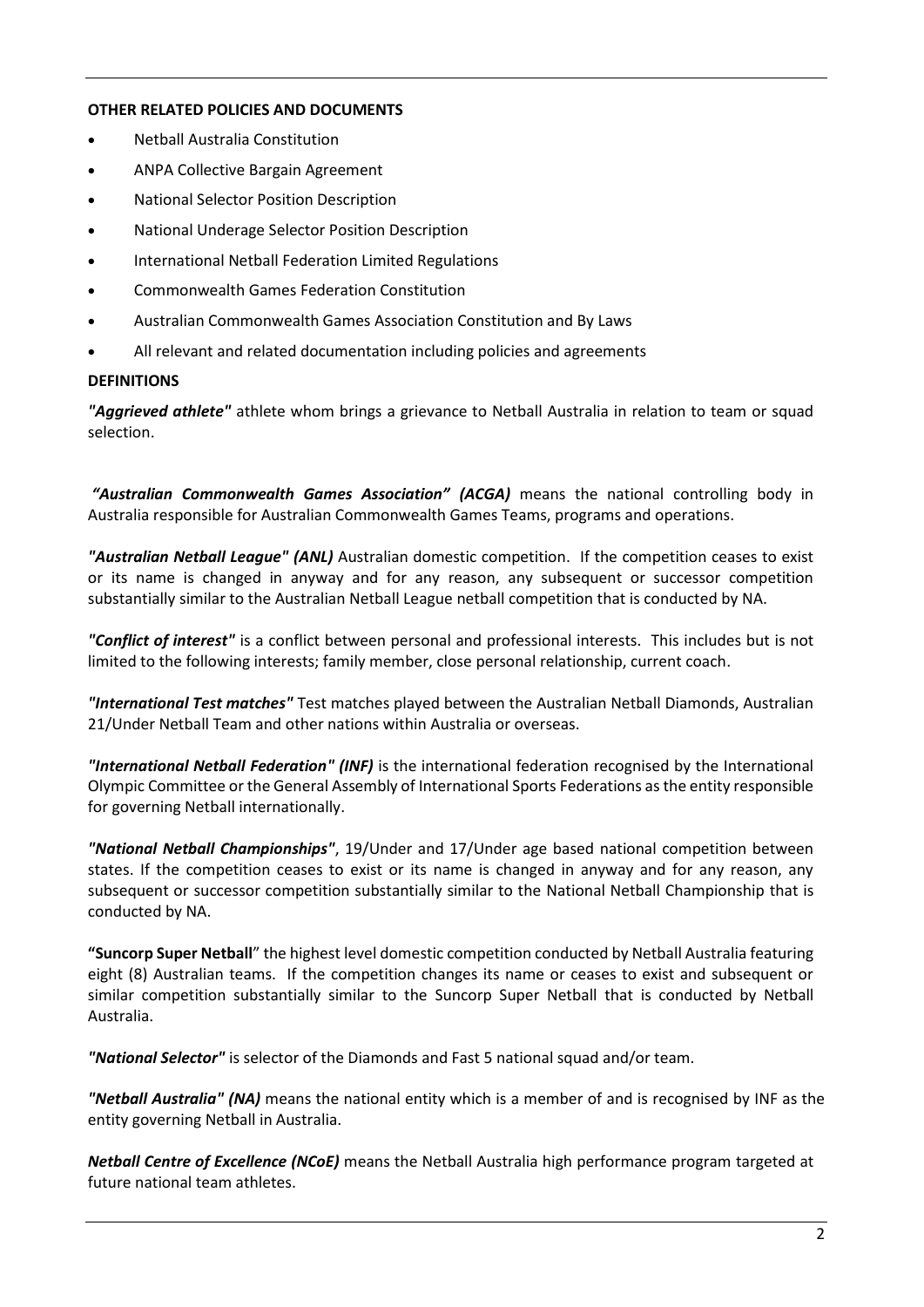*"Squad Camps"* Squad based camps conducted under the auspices of Netball Australia.

<span id="page-3-0"></span>All other terms have their ordinary meaning as per the Netball Australia Constitution.

## **POLICY PROCEDURES**

#### <span id="page-3-1"></span>**1. Selectors**

1.1. Selectors for squads and teams will comprise of:

| Australian Netball Diamonds                                                                                                         | National Coach (Chair)          |
|-------------------------------------------------------------------------------------------------------------------------------------|---------------------------------|
|                                                                                                                                     | <b>National Selector 1</b>      |
|                                                                                                                                     | <b>National Selector 2</b>      |
| <b>Commonwealth Games</b>                                                                                                           | National Coach (Chair)          |
|                                                                                                                                     | <b>National Selector 1</b>      |
|                                                                                                                                     | <b>National Selector 2</b>      |
| Australia A                                                                                                                         | National Coach (Chair)          |
|                                                                                                                                     | <b>National Selector 1</b>      |
|                                                                                                                                     | <b>National Selector 2</b>      |
| Fast <sub>5</sub>                                                                                                                   | Fast5 Coach (Chair)             |
|                                                                                                                                     | <b>National Coach</b>           |
|                                                                                                                                     | <b>National Selector 1</b>      |
|                                                                                                                                     | <b>National Selector 2</b>      |
| Australian 21/Under                                                                                                                 | 21/U Coach (Chair)              |
|                                                                                                                                     | <b>General Manager Pathway</b>  |
|                                                                                                                                     | <b>NCoE Head Coach</b>          |
| NCoE programs including 19/Under program,<br>17/Under program, Talls program and other<br>programs that are held from time to time. | General Manager Pathway (Chair) |
|                                                                                                                                     | <b>NCoE Head Coach</b>          |
|                                                                                                                                     | 21/U Coach                      |

- 1.2. Qualified National Selectors are appointed via a recruitment and selection process conducted by the Appointments Panel consisting of the Head of High Performance, the National Coach and General Manager (Pathway).
- 1.3. All selectors will have demonstrated elite level coaching experience, hold an Advanced coach accreditation and/or have experience as a national/international player.
- 1.4. Head Coaches on a current contract to coach a Suncorp Super Netball team are not eligible to be a National Selector.
- 1.5. The Appointments Panel has authority to amend the composition of a Selection Panel at their discretion, including the appointment of additional selectors.
- 1.6. The Head of High Performance will seek the endorsement of the NA CEO for all National Selector appointments.
- 1.7. The National Selector Position Descriptions provide the roles and responsibilities for which appointment is based and may be amended from time to time.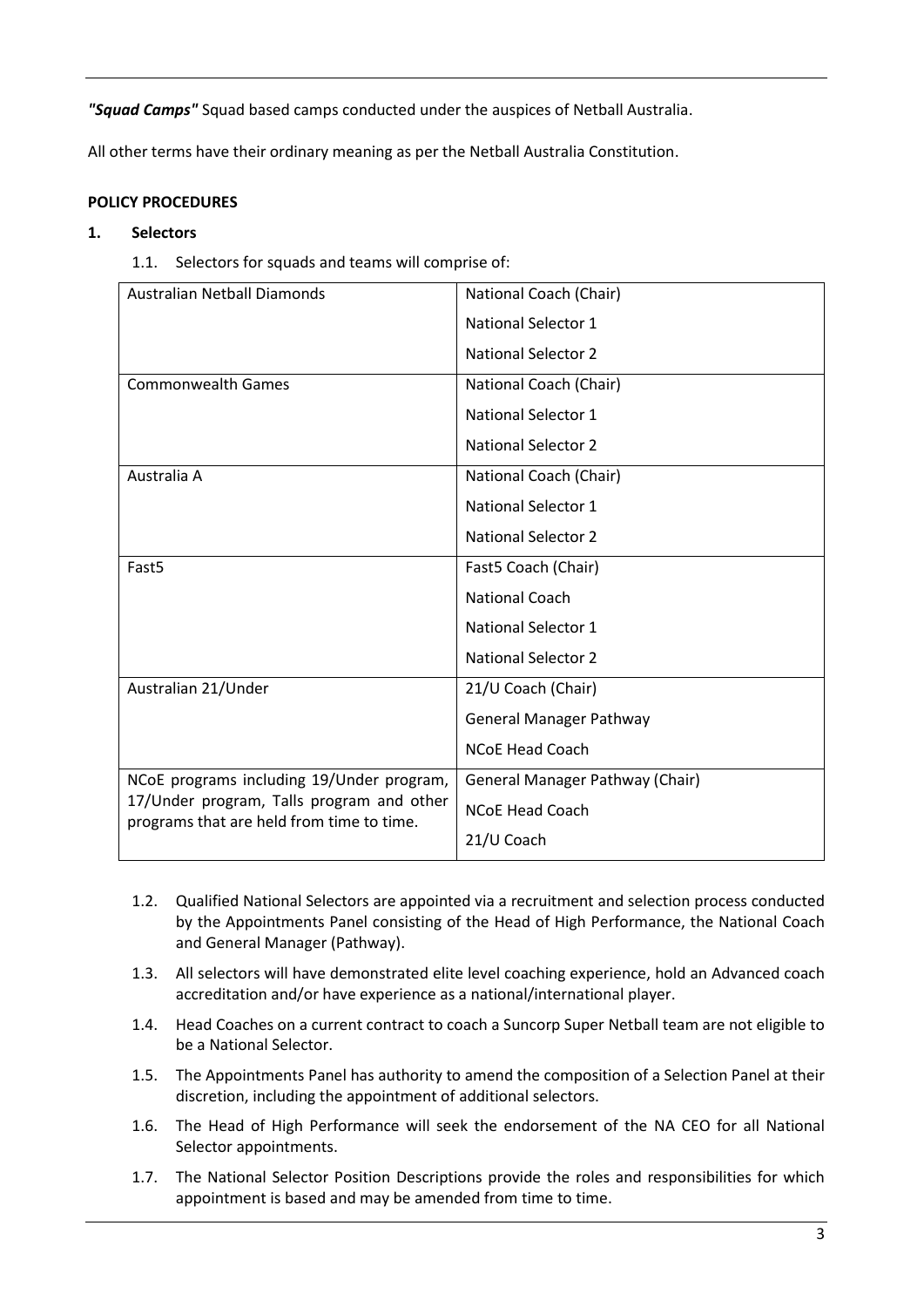1.8. All National Selector positions will be appointed for a period of two (2) years. At the discretion of the Head of High Performance, appointment terms may be for lesser periods of time but not greater. All other selection positions are appointed at the discretion of the Head of High Performance.

## <span id="page-4-0"></span>**2. Athlete Eligibility**

- 2.1. Athlete eligibility criteria for selection in Test Match, World Netball Championship and Commonwealth Games squads (refer Annexure 1)
	- 2.1.1. Be a registered member of a Member Organisation of Netball Australia and therefore a member of Netball Australia.
	- 2.1.2. Qualified to compete for Australia;
	- 2.1.3. Have not breached NA Anti-Doping Policy unless the athlete has already been sanctioned by the breach and completed the sanction imposed;
	- 2.1.4. Have not by their actions or omissions brought themselves or Netball into disrepute
- <span id="page-4-1"></span>2.2. In addition to 2.1 athlete eligibility for selection in the Commonwealth Games Squads include
	- 2.2.1. 2.2.1 Holding an Australian citizenship;
	- 2.2.2. 2.2.1. Signing the 2018 CGA Team Agreement
- 2.3 The NA Board shall have the power to waive clause 2.1.1 at its discretion.

## **3. Selection**

- 3.1. Selection will be made throughout the following events:
	- 3.1.1. International Test matches.
	- 3.1.2. Suncorp Super Netball
	- 3.1.3. Australian Netball League.
	- 3.1.4. National Netball Championships.
	- 3.1.5. Squad Camps.
- 3.2. Australian Netball Diamonds squad selection will occur up to twice yearly. The first squad selection will be on or near the completion of the Suncorp Super Netball season (usually June/July). The second squad selection, if required, will occur following the completion of the international season (usually November).
- 3.3. Notwithstanding 3.2 above any athlete can be added or removed from the Australian Netball Diamonds squad at any time in accordance with this policy.
- 3.4. Where an athlete does not wish to stand for National Selection they must complete Annexure 3 in accordance with this Policy.

#### <span id="page-4-2"></span>**4. Squad and Team Composition**

- 4.1. The Australian Netball Diamonds squad shall comprise a minimum of 18 athletes up to 22 athletes.
- 4.2. The Australian Fast5 team shall comprise of 10 athletes.
- 4.3. The Australian 21/Under squad shall comprise a minimum of 18 athletes up to 22 athletes.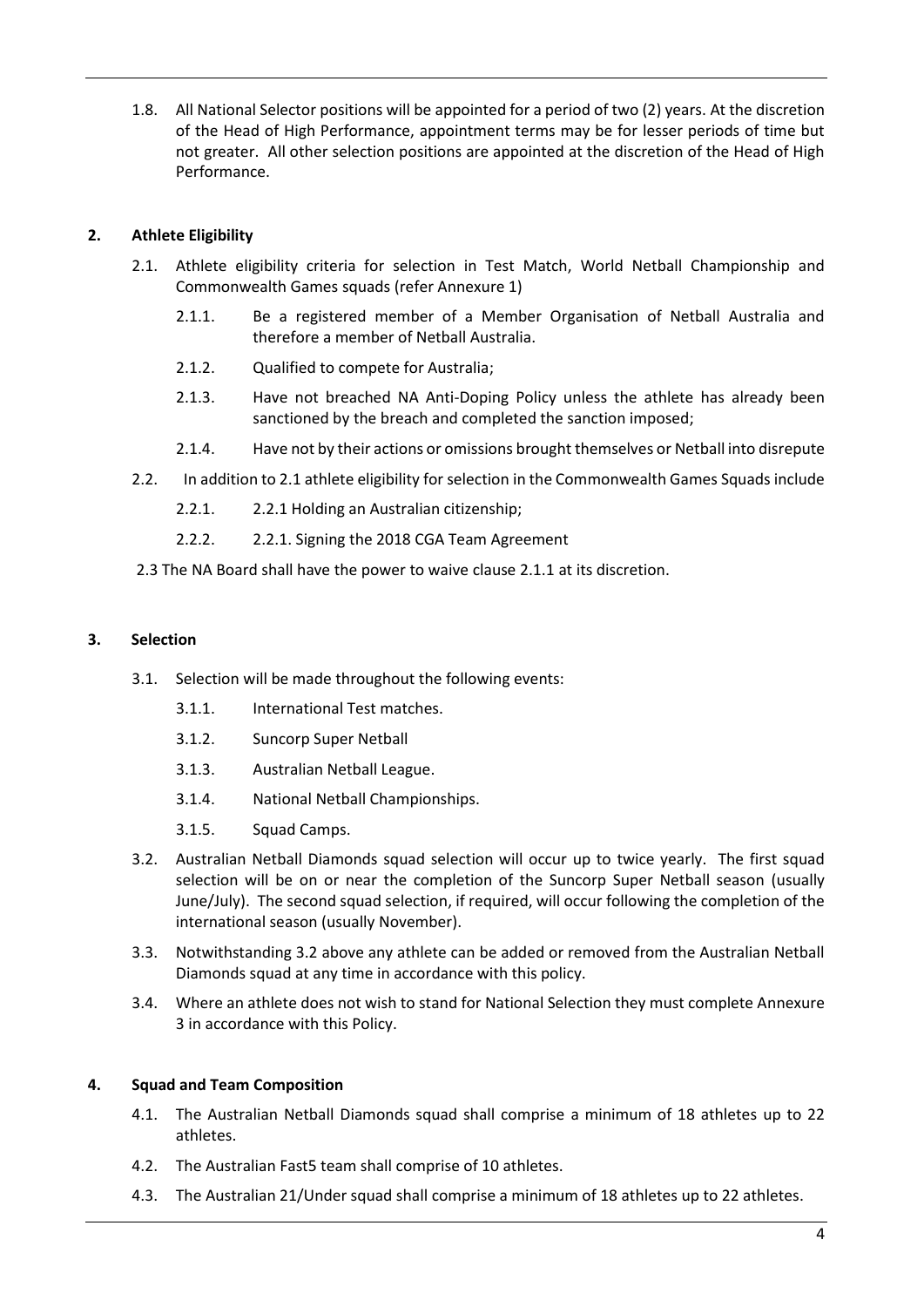- 4.4. The number of NCoE squad, team and camp selections will be determined from year to year at the discretion of the Head of High Performance.
- 4.5. Invitees may be invited into the squads at the discretion of selectors.
- 4.6. The official Team, where appropriate, shall comprise of 12 athletes from the applicable squad.
- 4.7. Where an athlete is selected in one squad and eligible for another, in the event that the athlete is subsequently selected in the more senior squad, their position in the original squad may be replaced at the discretion of the Selection Panel.

## <span id="page-5-0"></span>**5. Selection Criteria**

- 5.1. In exercising their discretion selectors may select based on the following selection criteria:
	- 5.1.1. Previous international and national performances.
	- 5.1.2. Current international and national performances.
	- 5.1.3. Current level of skill and physical fitness.
	- 5.1.4. Current or potential injury or condition which will impair, inhibit or prevent the participant's performance to the requisite level.
	- 5.1.5. Composition and balance of team including but not limited to position coverage.
	- 5.1.6. In the case of the NCoE, positions identified as critically important at the national level.
	- 5.1.7. Other factors considered by the selectors to be important.

## **6. Selector Responsibilities**

- <span id="page-5-1"></span>6.1. The selection panel decision is final, the reason for selection is not required as part of the selection process.
- 6.2. Any final selection decision rests with the appointed Chair of the selection panel.
- 6.3. Where an athlete is unable to fulfil squad commitments the Selection Panel has the ability to promote eligible athletes to the applicable squad.
- 6.4. The Selection Panel has the ability to make changes and substitutions to squads and teams at their discretion.
- 6.5. A selector with a conflict of interest must notify the Head of High Performance of the conflict as soon as they become aware it exists.
- 6.6. A selector, that in the opinion of the Appointments Panel has an unmanageable conflict of interest will remove themselves from the selection or resign as a selector
- 6.7. A selector may advise the Head of High Performance of another selector's conflict of interest in the event that the risk has been overlooked.
- 6.8. A selector will :
	- 6.8.1. Attend all selection activities (i.e. meetings, Championships, trainings, teleconferences) as deemed necessary by Netball Australia.
	- 6.8.2. Act with integrity and objectivity in all aspects of the selection process in complying with this policy and other related policies and documents.
	- 6.8.3. Ensure all selection materials, discussions and meetings remain confidential to the selection panel and appropriate Netball Australia staff.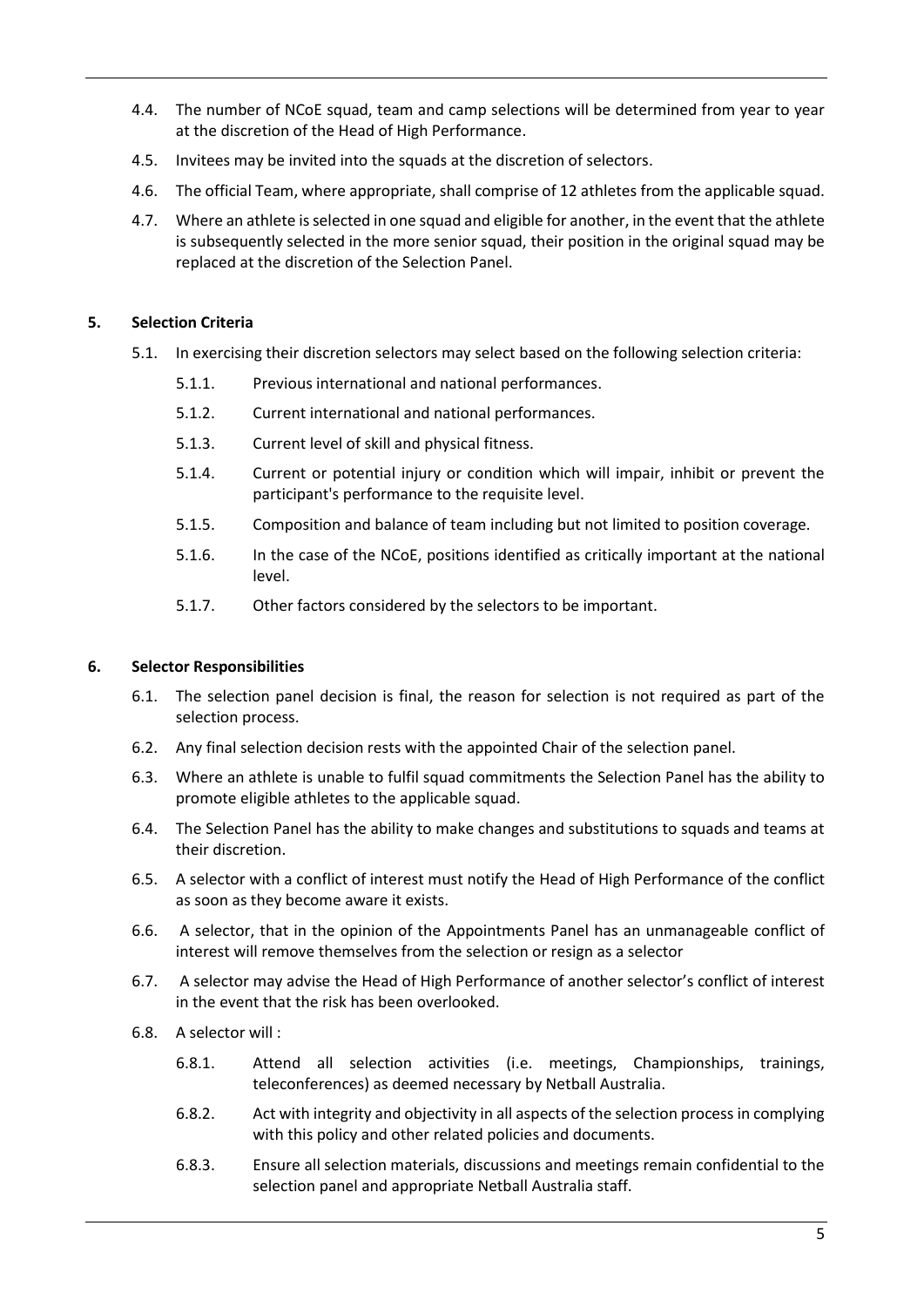6.8.4. A selector who is unable to fully meet all the requirements of this clause 6.8 may resign or be removed and replaced on the panel.

## <span id="page-6-0"></span>**7. Athlete Removal from Squad/Team**

- 7.1. An athlete may be removed from a squad/team due to
	- 7.1.1. Failure to adhere to the National Code of Conduct and Terms of Agreement.
	- 7.1.2. Injury or illness resulting in athlete's incapacity to fulfil obligations.
	- 7.1.3. Performance, skill and/or fitness levels are not at benchmark standard.
	- 7.1.4. Breach of the Netball Australia Constitution, Anti-Doping Policy and other policies as deemed applicable to the National Program.
	- 7.1.5. Her membership of a Member Organisation and therefore Netball Australia ceases.

## <span id="page-6-1"></span>**8. Feedback & Wellbeing**

- 8.1. Successful and unsuccessful athletes may be advised of the outcome of selection prior to public announcement.
- 8.2. An opportunity for individualised feedback shall be provided to the athletes by coach, selector or other. Individualised feedback is only required to be provided for selection of a Team from the squad.
- 8.3. Where requested, counselling services will be available and the athlete is able to access this confidentially.
- 8.4. A Netball Australia Wellbeing Consultant will be in attendance at all Diamonds selection camps and will implement the standard operating procedures for team selection.
- 8.5. An athlete will investigate counselling prior to lodging a formal appeal.

## <span id="page-6-2"></span>**9. Appeals**

- 9.1. An athlete, who fails to be selected for a squad and or team pursuant to the criteria set out in this policy, may appeal against omission from the team or squad as set out in this section.
- 9.2. The grounds for such an appeal are that the selection panel, in making their decision, failed to comply with the policy.
- 9.3. Notice period
	- 9.3.1. Any appeal against omission from the team must be lodged in writing (notice of appeal) to the NA CEO within 48 hours of announcement of the selection decision.
	- 9.3.2. The notice of appeal must be accompanied by a summary of arguments and submissions in support of the appeal.
	- 9.3.3. An appeal may be withdrawn by the aggrieved athlete at any time through written notification to the NA CEO.
	- 9.3.4. Failure to comply with the appeal time frame will result in the appeal being dismissed.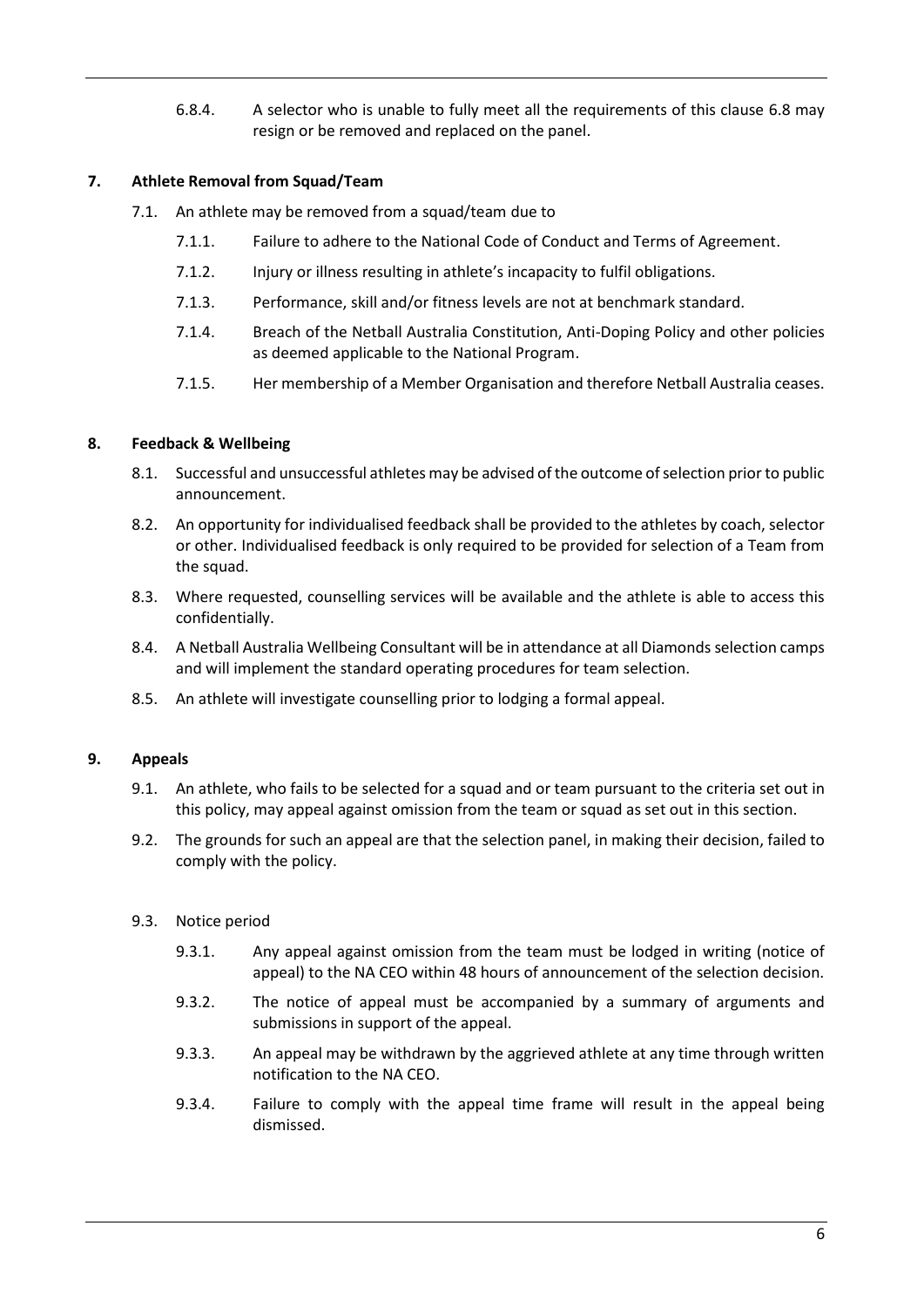#### 9.4. Appeal tribunal

- 9.4.1. Where the NA CEO has authorised an investigation into the appeal an appeals tribunal shall be established.
- 9.4.2. The Netball Australia CEO will nominate appointees to the appeals tribunal for endorsement of Board of Directors.
- 9.4.3. The appeals tribunal will consist of three members including:
	- 9.4.3.1. A person with knowledge of the sport, with international competition experience;
	- 9.4.3.2. A person with legal background to chair the appeal; and
	- 9.4.3.3. Any other person deemed appropriately skilled and experienced to the function of the appeals tribunal as appointed by the NA CEO.
- 9.4.4. Persons party to or directly interested in the appeal may not act as a member of the appeals tribunal.
- 9.4.5. The appeals tribunal does not have the power of selection or reselection. Where appropriate, the tribunal may refer the matter back to the selection panel for consideration.
- 9.4.6. The decision of the appeals tribunal will be binding on the parties; further appeals may be sought through the Court of Arbitration for Sport.

#### 9.5. Appeal hearings

- 9.5.1. The appeals tribunal shall investigate and consider the matter determining whether:
	- 9.5.1.1. The matter should be dismissed because there is no credible evidence, submission or argument to satisfy the grounds of the appeal;
	- 9.5.1.2. The appeal should be subject to a hearing conducted by the appeals tribunal.
- 9.5.2 The appeals tribunal must conduct the appeal in accordance with the principles of natural justice.
- 9.5.3 The appeals tribunal is not bound by the rules of evidence and may inform itself as to any matter in such a manner as it thinks fit.
- 9.5.4 The appeals hearing may take place in a manner determined appropriate by the chair, including telephone or in person.
- 9.5.5 Parties of the appeal may be permitted a support person, for the avoidance of doubt this may not be a legal representative.
- 9.5.6 The decision of the appeals tribunal shall be a majority decision and shall be communicated to the CEO as soon as practicable, including:
	- 9.5.6.1 If the appeals tribunal considers the ground/s alleged to be made out, it shall recommend that selection panel reconsider the selection;
	- 9.5.6.2 The selection panel shall comply with the direction of the appeals tribunal;
	- 9.5.6.3 Any further selection decision of the selection panel under direction of the appeals tribunal shall be final and binding.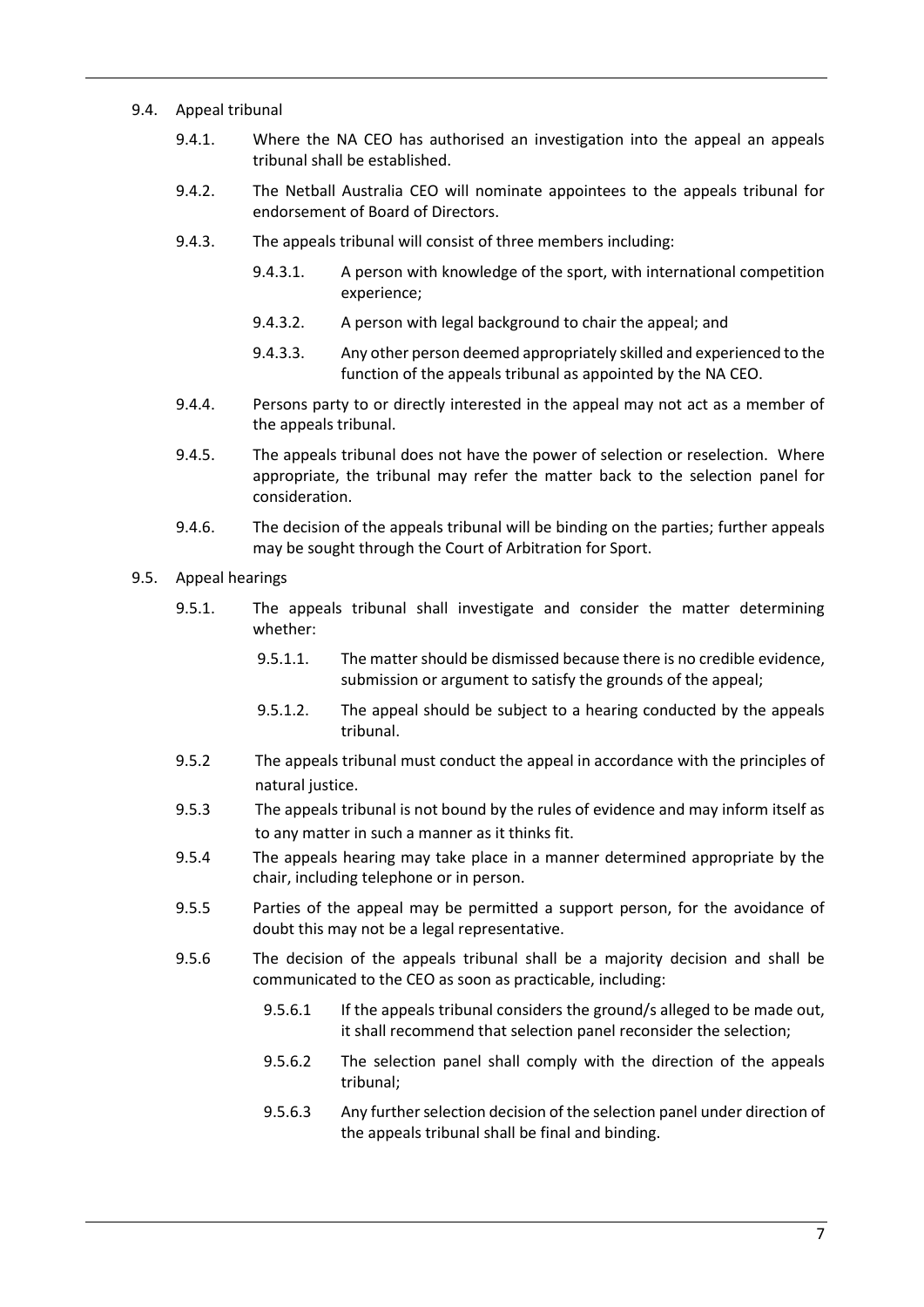## <span id="page-8-0"></span>**10. Further Appeal**

- 10.1 Aggrieved athletes may apply to the Court of Arbitration of Sport (CAS) to have the matter resolved in accordance with the Code of Sport Related Arbitration on the grounds;
	- 10.1.2 There has been a breach of natural justice by the appeals tribunal; or
	- 10.1.3 The decision of the independent panel was wrong in law.
- 10.2 CAS is the final avenue for appeal, there will be no further appeal to the courts.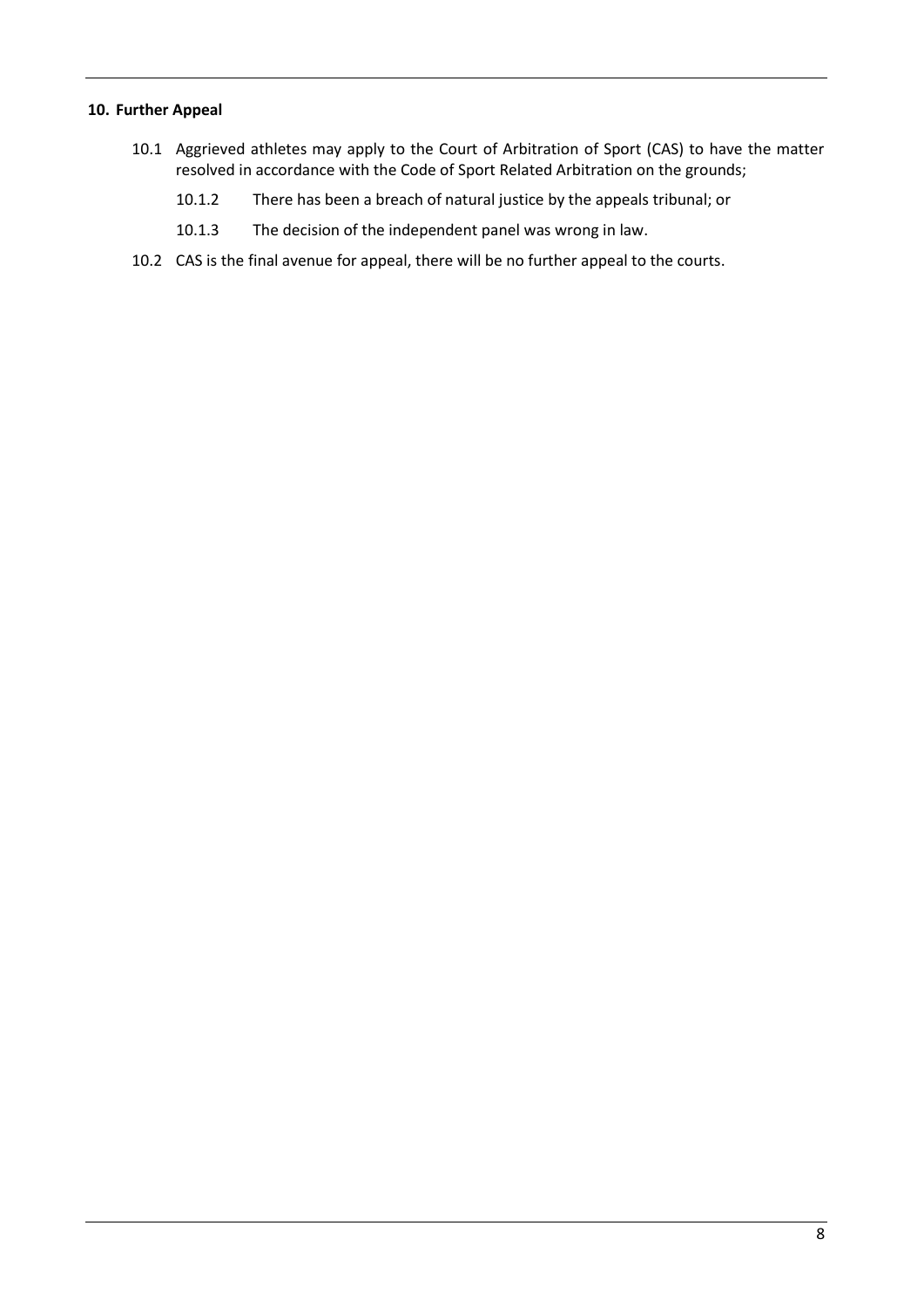## <span id="page-9-0"></span>**ANNEXURE 1**

## **INTERNATIONAL NETBALL FEDERATION LIMITED**

# **REGULATIONS (EXCERPT)**

Regulations

Updated in November2016

# **Player eligibility for International Events**

6.11 To be eligible to play for a National Association's national representative team in any International Event, a player must:

(a) be a citizen of the relevant Country in accordance with the laws of that Country; or

(b) be born in that Country or have at least one parent or grandparent born in that Country; or

(c) have resided in that Country (as established by the player's physical presence in the Country) for a period of 24 months immediately prior to the start of the relevant International Event. 6.12 A player who has played for a Country in any Netball World Cup or Netball World Youth Cup will not be eligible to participate in either the following Netball World Cup or Netball World Youth Cup or any other senior international match for another Country, provided that the Board may, in its absolute discretion, waive the application of this clause:

(a) for players under the age of 21 who have played for one Country and will be playing for another Country because of extenuating circumstances (such as genuine family relocation); or

(b) for players who are returning to their place of birth; or

(c) where there are other exceptional circumstances.

6.13 In any age-restricted International Events (such as the Netball World Youth Cup), the players must be under the required age as at midnight on 31 December/1 January prior to the relevant International Event.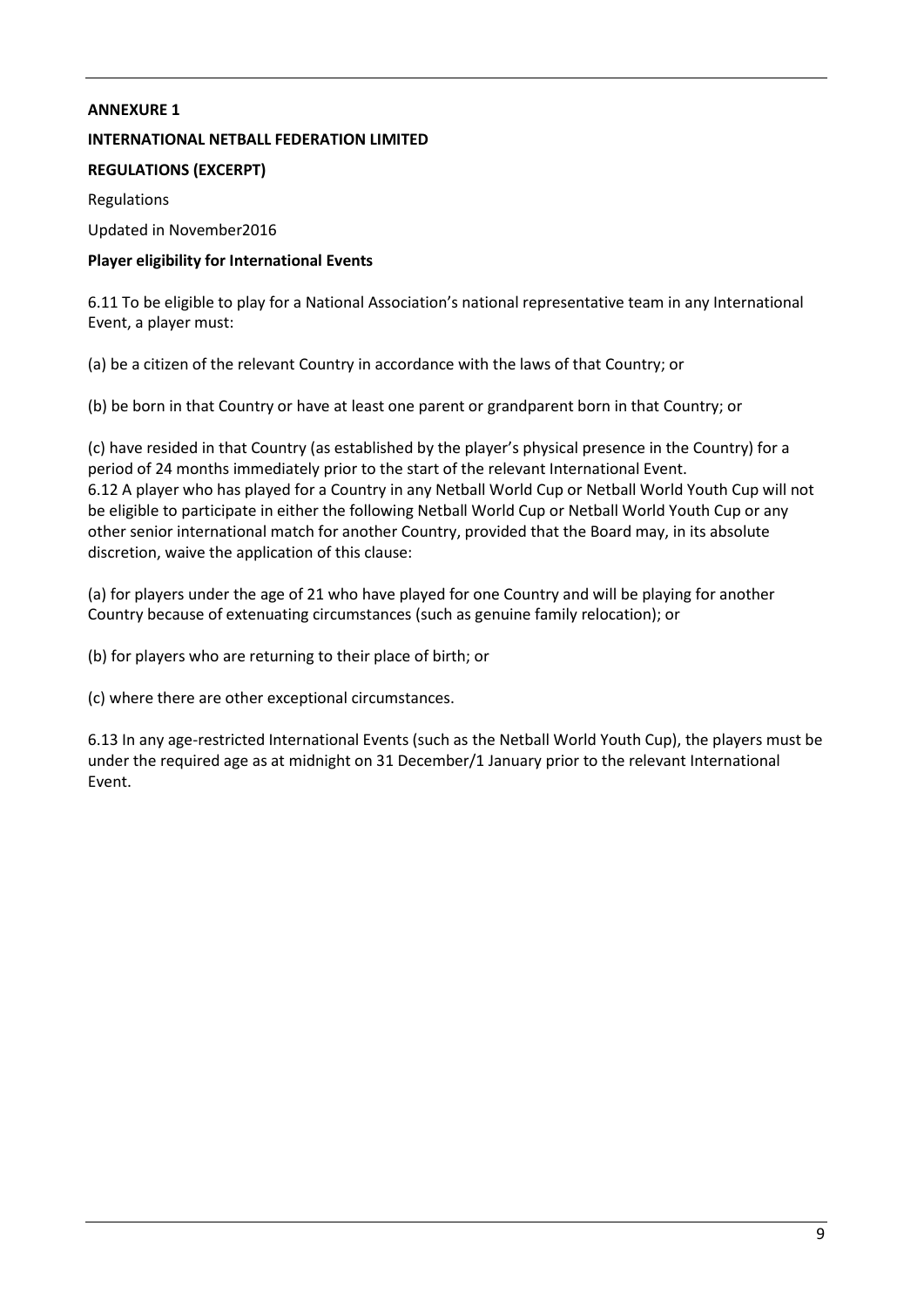## <span id="page-10-0"></span>**ANNEXURE 2**

## **COMMONWEALTH GAMES FEDERATION CONSTITUTION (EXCERPT)**

November 2007

## **ARTICLE 24**

#### **Eligibility**

- 1. Subject to Article 24(2), as a condition of entry to compete in the Commonwealth Games, all competitors must be citizens or subjects of the Commonwealth Country that enters them and must:
	- a. Not be currently under disqualification or suspension by the Commonwealth Games Federation (the Federation) or their respective Affiliated CGA or IF or under the World Anti Doping Code:
	- b. Comply with all applicable rules and regulations of the Federation, their respective IFs and the World Anti Doping Code as may be modified and applied by the Federation to ensure that the overriding principles of the Commonwealth Games are observed.
- 2. Subject to Article 24(3),where a competitor was born in a Commonwealth Country that has common citizenship/passport with other Commonwealth Countries the competitor may initially represent either the competitor's Commonwealth Country of birth; or the Commonwealth Country of birth of his or her father or mother that share the same citizenship/passport.
- 3. After having represented one Commonwealth Country at the Commonwealth Games, a competitor may not represent another Commonwealth Country unless he or she receives the approval of the Federation, the relevant IF and the affiliated CGAs of the two Commonwealth Countries concerned.
- 4. It is the responsibility of all Affiliated CGAs to ensure that their competitors are fully aware of and comply with the eligibility rules of the Federation.
- 5. The Executive Board shall have the power to waive the provisions of article 24 (1-3) in its discretion.
- 1. Note Further the ACGA has a by-law which states: "Athletes seeking to represent Australia at the Commonwealth Games must be Australian citizens."
- 2. The Commonwealth Games Team will be nominated to the ACGA in accordance with the ACGA requirements as advised from time to time.
- 3. Netball Australia nominates Team members for appointment to the Australian Commonwealth Games Team and those nominated are not guaranteed to be appointed to the Australian Commonwealth Games Team. The decision whether or not to appoint a member to the Team is at the sole and absolute discretion of the ACGA and Team members will be required to sign the Australian Team agreement.